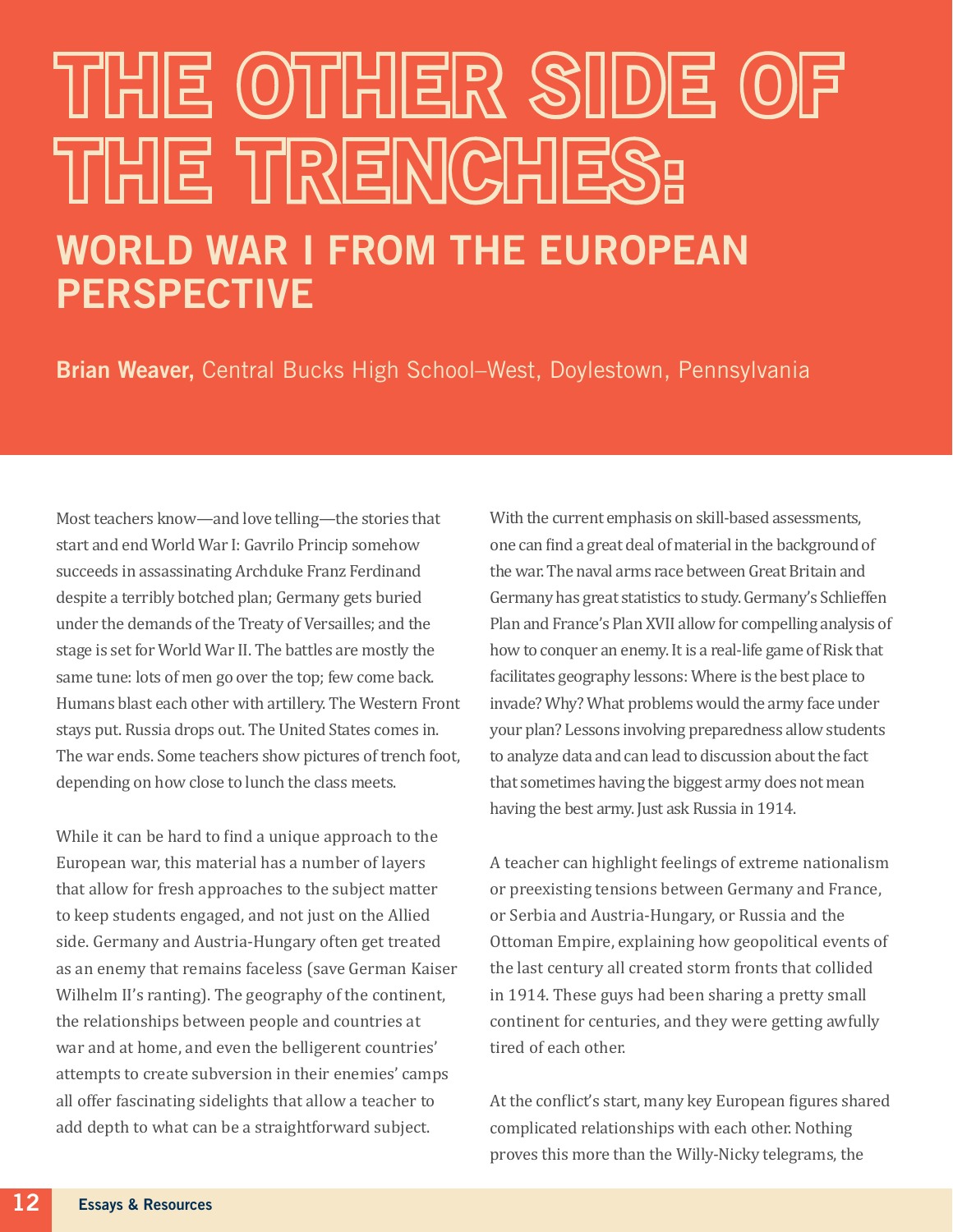communications between German Kaiser Wilhelm II and Russian Tsar Nicholas II that started out as very cordial and pleading messages between cousins and ended in short, curt tones of warning. Just as intriguing were the people who assumed positions of power during the war: Prince Max of Baden, Emperor Karl of Austria, Alexander Kerensky, and Vladimir Lenin were all politicians who had a large impact on the conflict and its conclusion. The political maneuvering toward the war's end was as consequential in its own way as the initial flurry of political activity at the start of the war.

Some generals also offer a fascinating study. The German High Command's dynamics—from Erich von Falkenhayn's brutal plan to "bleed the French white" to Paul von Hindenburg and Erich Ludendorff's final offensive—can make for an interesting study in leadership and planning. Further, French generals varied in strategies, from Robert Nivelle's costly attacks to Henri Petain's measured fighting at Verdun ("firepower kills"). To understand the mentality of many of the era's commanders, one needs only to look at Field Marshal Douglas Haig, who argued in 1915 that soldiers could capture machine guns with a combination of "grit, determination, and the qualities of a stalker." More than one general in this war had the nickname "Butcher."

Leaders were not the only individuals who rose to prominence. Some of the most revealing accounts of soldiers' experiences and changing moods during the fighting come from poets like Siegfried Sassoon, Robert Graves, Wilfred Owen, and Rupert Brooke. Vera Brittain represents an important case study of the tragedies an individual could face both as a nurse and as a family member of soldiers in the trenches. Works by these writers are great primary sources. Teachers might



American soldiers place a gas mask on a mule. (Image courtesy of the National World War I Museum)